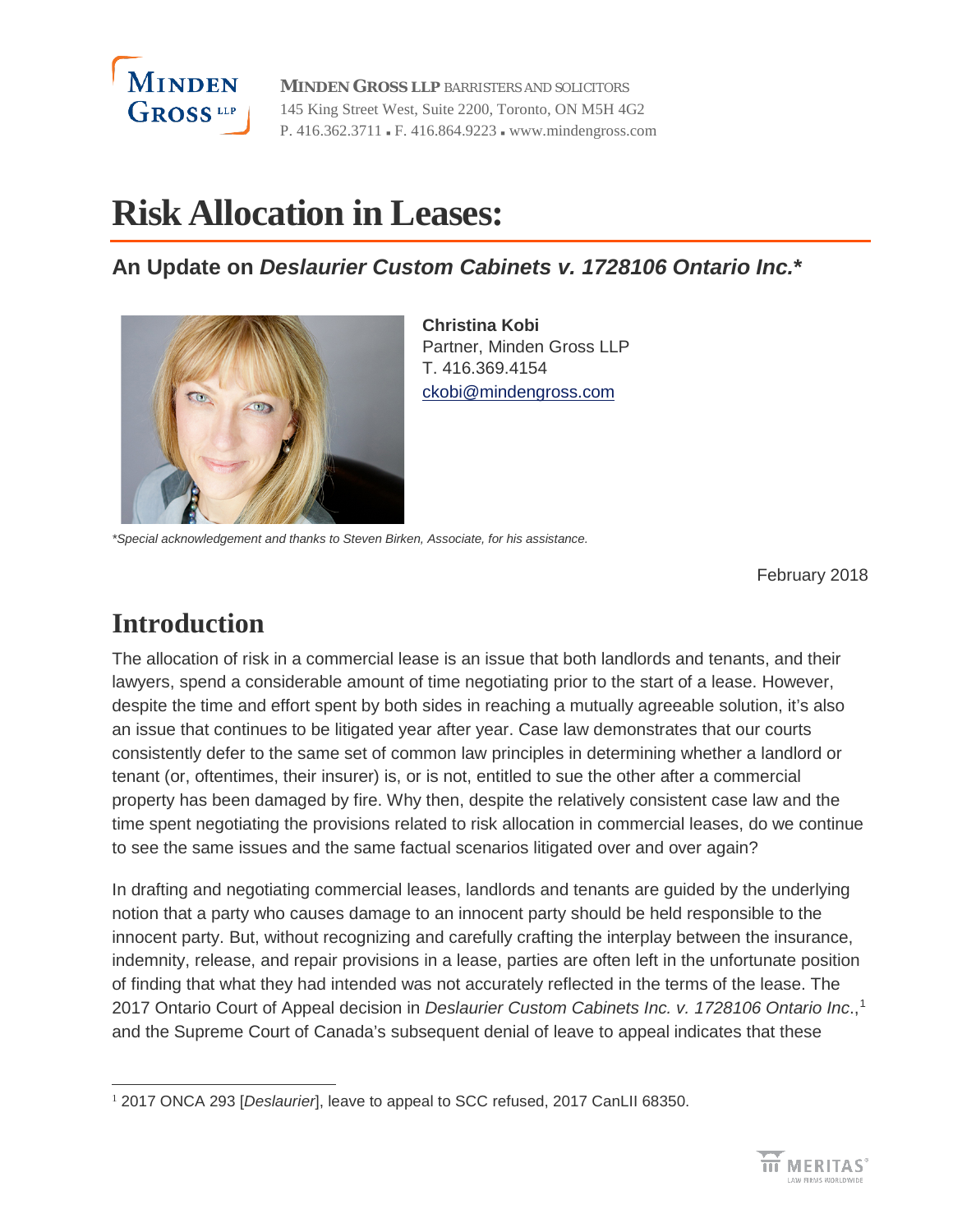

issues are best dealt with by proper and careful drafting in order to avoid ambiguity and the need for a court to interpret conflicting provisions in a lease.

Part I of this paper will provide an overview of the common law principle of tort immunity, which forms the basis for any court's analysis of the allocation of risk in a commercial lease. Part II will summarize the facts and history of *Deslaurier's* journey through the courts. Part III will provide an overview of relevant Canadian case law regarding the ability to rebut or escape the principle of immunity.

### **Part I – The Principle of Immunity**

Any analysis with respect to the allocation of risk in a commercial lease will inevitably draw upon the principles set out by the Supreme Court of Canada in the "Trilogy": *Pyrotech Products Ltd. v. Ross*  Southward Tire Ltd.,<sup>[2](#page-1-0)</sup> Cummer-Yonge Investments Ltd. v. Agnew-Surpass Shoe Stores Ltd.,<sup>[3](#page-1-1)</sup> and *Smith v. T. Eaton Co.<sup>[4](#page-1-2)</sup>* Each of the three cases involved attempts by a landlord (or its insurer by way of subrogation) to recover damages from a tenant as a result of fire damage caused by each tenant's negligence. In both *Cummer-Yonge* and *T. Eaton Co.*, the leases expressly required the landlord to obtain fire insurance in respect of the premises. In *Ross*, there was no express covenant by the landlord to insure the premises, but instead there was an obligation on the tenant to pay its share of the landlord's insurance bill. In each of the three cases, the Supreme Court found in favour of the tenant and dismissed each landlord's action on the basis of the principle of immunity. The Supreme Court established that in a landlord-tenant relationship, an express obligation to obtain property insurance, and an express obligation to contribute to the costs of insurance, each operates as an assumption of risk for loss or damage caused by the other party, including for acts of negligence. In *Madison Developments Ltd. v. Plan Electric Co.*, *[5](#page-1-3)* the Ontario Court of Appeal provided a succinct explanation on the effect of the Trilogy, in what has become one of the most consistently-cited passages in similar cases:

The law is now clear that in a landlord-tenant relationship, where the landlord covenants to obtain insurance against the damage to the premises by fire, the landlord cannot sue the tenant for a loss by fire caused by the tenant's negligence. A contractual undertaking by the one party to secure property insurance operates in effect as an assumption by that party of the risk of loss or damage caused by the peril to be insured against. This is so notwithstanding a covenant by the tenant to repair which, without the landlord's covenant to insure, would obligate the tenant to indemnify for such a loss. This is a matter of contractual law, not insurance law, but, of course,

<span id="page-1-0"></span> $\overline{a}$ <sup>2</sup> (1975) [1976] 2 S.C.R. 35 [*Ross*].

<span id="page-1-1"></span><sup>3</sup> (1975) [1976] 2 S.C.R. 221 [*Cummer-Yonge*].

<span id="page-1-2"></span><sup>4</sup> (1977) [1978] 2 S.C.R. 749 [*T. Eaton Co.*].

<span id="page-1-3"></span><sup>5</sup> *Madison Developments Ltd. v. Plan Electric Co.* (1997), 36 O.R. (3d) 80 [*Madison Developments*], leave to appeal to SCC refused (1998).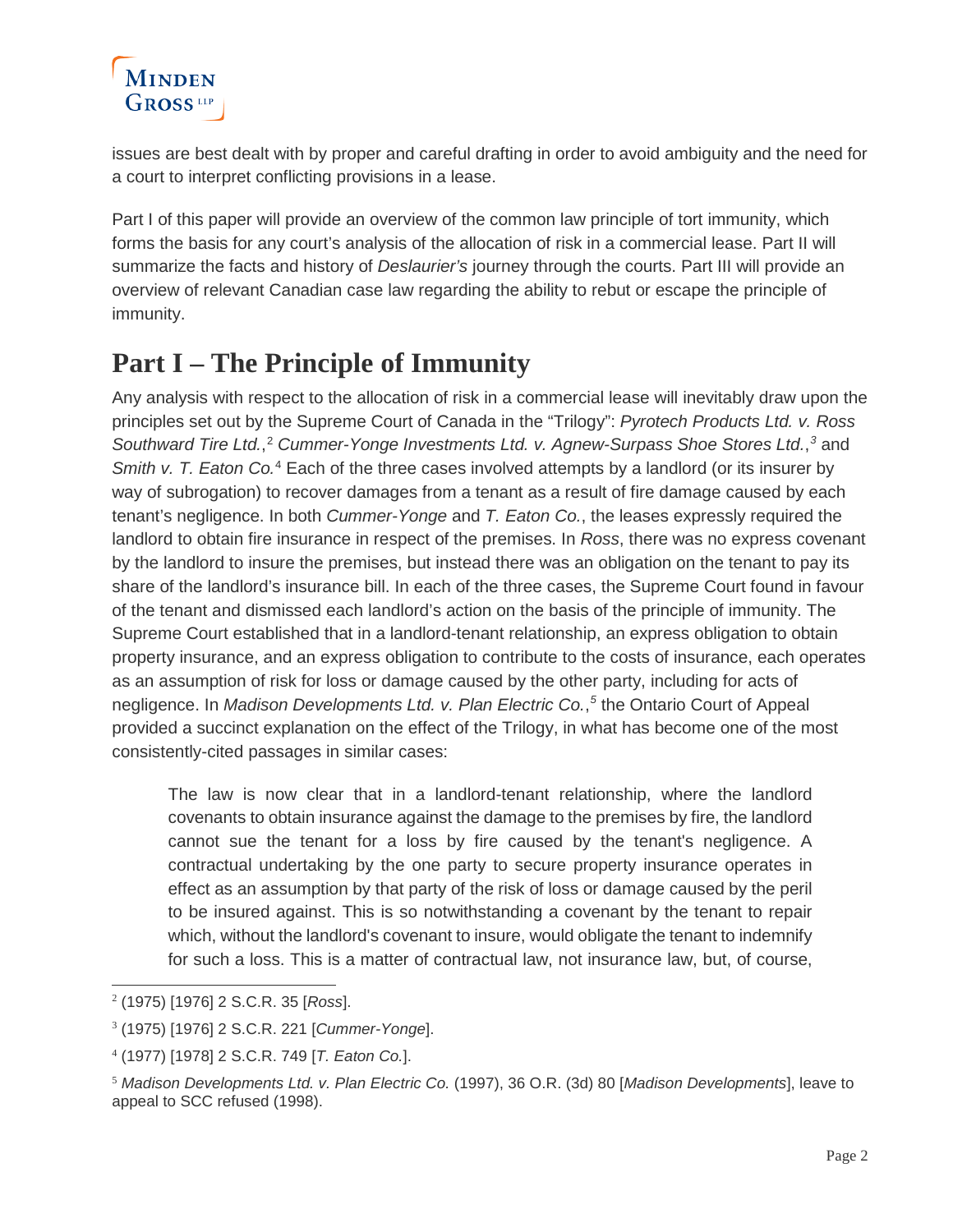

the insurer can be in no better position than the landlord on a subrogated claim. The rationale for this conclusion is that the covenant to insure is a contractual benefit accorded to the tenant, which, on its face, covers fires with or without negligence by any person. There would be no benefit to the tenant from the covenant if it did not apply to a fire caused by the tenant's negligence.<sup>[6](#page-2-0)</sup>

### **Part II – The** *Deslaurier* **Case**

*Deslaurier* was a fairly standard fact scenario. In November 2007, the parties entered into a lease for the rental of several units in the landlord's commercial building. On January 1, 2009, a welding contractor engaged by the landlord carried out repairs at the premises and a fire occurred, causing significant damage to the building and the premises (and the tenant's property therein); the building was a total loss and was eventually demolished. The tenant made a claim to its insurer and was paid approximately \$10.861 million, which, unfortunately for the tenant, was insufficient to cover its full losses. The tenant sought recovery of the uninsured loss (and the tenant's insurer sought recovery of the subrogated loss) from the landlord, and the landlord defended on the basis that the tenant assumed the risk of loss, and that if tenant had added the landlord as an additional insured to its property damage insurance policy as required by the lease, the tenant and its insurer would be precluded from claiming against the landlord. Both parties moved for summary judgment. The relevant provisions of the lease are significant and will assist in analyzing the Courts' disposition of this case. Accordingly, they are reproduced below.<sup>[7](#page-2-1)</sup>

8.1.1 The Tenant must also obtain the following insurance for the Premises:

ii. insurance against all risks of loss or damage to the Tenant's property; The Tenant covenants to keep the Landlord indemnified against all claims and demands whatsoever by any person, whether in respect of damage to person or property, arising out of or occasioned by the maintenance, use or occupancy of the Premises or the subletting or assignment of same or any part thereof, and the Tenant further covenants to indemnify the Landlord with respect to any encumbrances on or damage to the Premises occasioned by or arising from the act, default or negligence of the Tenant, its officers, agents, employees, contractors, customers, invitees or licensees;

8.2.1 The Landlord covenants to keep the Tenant indemnified against all claims and demands whatsoever by any person, of or occasioned by the Landlord's maintenance, use or occupancy of the Premises, and the Landlord further covenants to indemnify the Tenant with respect to any encumbrances on or damage to the Premises

<span id="page-2-0"></span> $\overline{a}$ <sup>6</sup> *Ibid* at para 9.

<span id="page-2-1"></span><sup>7</sup> *Deslaurier Custom Cabinets Inc. v. 1728106 Ontario Inc.*, 2014 ONSC 5148 at para 8.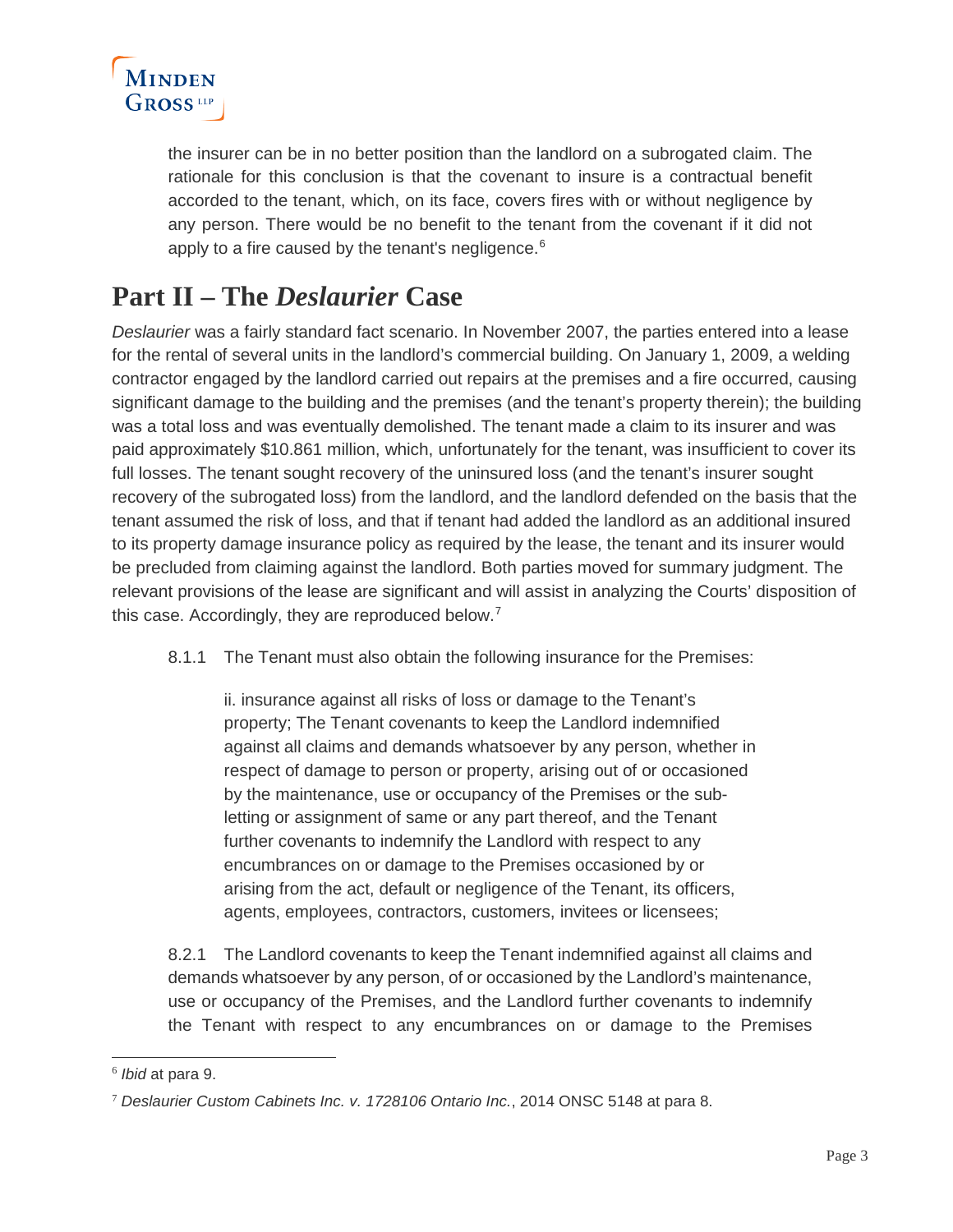

occasioned by or arising from the act, default, negligence of the Landlord, its officers, agents, employees, contractors, customers, invitees or licensees;

8.3 The Tenant shall carry insurance in its own name to provide coverage with respect to the risk of business interruption to an extent sufficient to allow the Tenant to meet its ongoing obligations to the Landlord and to protect the Tenant against loss of revenue.

8.4 To the extent not included in the insurance required by section 8(1.1)(ii), if any, the Tenant shall carry insurance in its own name insuring against the risk of damage to the Tenant's property within the Premises caused by fire or other perils and the policy shall provide for coverage on a replacement cost basis to protect the Tenant's stock in-trade, equipment, Trade Fixtures, decorations and improvements.

8.5 The Tenant's liability and property damage insurance policies required by this Lease shall include the Landlord as an additional insured;

9.1. If the Premises or the building in which the Premises are located, are damaged or destroyed, in whole or in part, by fire or other peril, then the following provisions shall apply

9.3. Apart from the provisions of Section 9(1) and as otherwise specifically provided for in this Lease, there shall be no abatement from the reduction of the Rent payable by the Tenant, nor shall the Tenant be entitled to claim against the Landlord for any damages, general or special, caused by fire, water, sprinkler systems, partial or temporary failure or stoppage of services or utilities which the Landlord is obligated to provide according to this Lease, from any cause whatsoever.

Sections 8.1.1(ii), and 8(3) to 8(5) are referred to as the "Tenant's Insurance Covenants"; and Section 8.2.1 is referred to as the "Landlord's Indemnity Covenant".

#### **The Lower Court Decision**

Although the motions judge referred to the Trilogy, she stated that cases following the Trilogy have "consistently held that a covenant to insure is to be limited by express provisions of the lease."[8](#page-3-0) The motions judge focused primarily on trying to interpret what the term "Premises" meant as it was used in the various provisions of the lease (particularly in respect of the Landlord's Indemnity Covenant). She went on to state that restricting "Premises" to the rentable space would provide the tenant with "indemnification for something in which the Tenant had no interest" and would "render the second portion of s. 8.2.1 meaningless."[9](#page-3-1) In her opinion, such a result would be inconsistent

<span id="page-3-0"></span> $\overline{a}$ <sup>8</sup> *Ibid* at para 32.

<span id="page-3-1"></span><sup>9</sup> *Ibid* at para 28.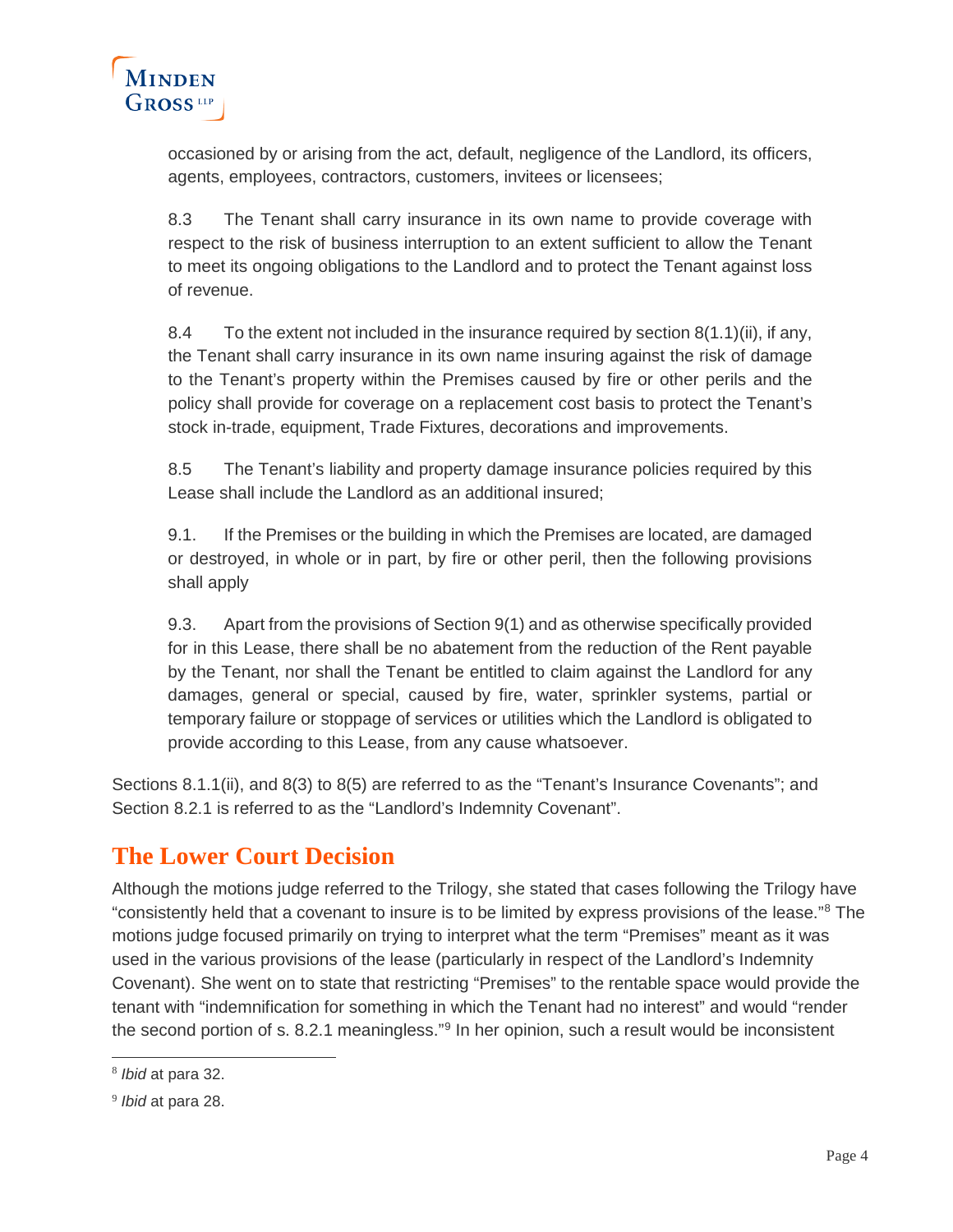## MINDEN GROSS<sup>LLP</sup>

with the principles of contractual interpretation, and accordingly "Premises" must include the tenant's property.

The motions judge went on to state that there was no clause in the lease waiving subrogated claims against the landlord. She then proceeded to consider other leases in the building as extrinsic evidence to guide her in interpreting the lease. She stated that the other leases only have a oneway indemnification clause, which led to a strong indication that the parties must have intended to give the tenant "some contractual right not granted to the other Tenants in the building…["10](#page-4-0) Finally, the motions judge stated that there was "no certainty that the Landlord would be immune from liability … even if he were an additional insured." Accordingly, the motions judge held that the landlord was responsible for indemnifying the tenant and granted summary judgment to the tenant.

#### **The First Court of Appeal Decision - 2016**

Perhaps rather predictably, the landlord appealed the motions judge's decision and the Court of Appeal ultimately set aside the summary judgment and held that the motions judge erred: (i) in law by failing to apply the Trilogy and by interpreting the Landlord's Indemnity Covenant as taking priority over the Tenant's Insurance Covenants; (ii) by admitting extrinsic evidence and relying on such evidence to interpret the lease; and (iii) by failing to hold that the tenant's claim was barred as a result of its failure to add the landlord as an additional insured in accordance with its obligations under the lease.

The Court of Appeal began its analysis with a determination as to the applicable standard of review. The Court stated that, based on the Supreme Court of Canada's decision in *Creston Moly Corp. v.*  Sattva Capital Corp.,<sup>[11](#page-4-1)</sup> the correctness standard of review may apply to contractual interpretation concerning extricable questions of law, such as the application of an incorrect principle. The Court held that the motions judge erred in law by failing to apply binding appellate authority, failing to assign meaning to the contested terms of the lease, and failing to follow the governing principles of contractual interpretation. Accordingly, the correctness standard of review applied.[12](#page-4-2)

The Court identified the motions judge's reference to the Trilogy in her reasons, but stated that she failed to actually apply those principles to the interpretation of the lease. Based on the Trilogy and *Madison Developments*, the Tenant's Insurance Covenants presumptively allocated to the tenant the risk of the very losses the tenant was claiming, and by agreeing to insure, the tenant assumed the risk of liability for such losses.<sup>[13](#page-4-3)</sup>

<span id="page-4-0"></span> <sup>10</sup> *Ibid* at para 39.

<span id="page-4-1"></span><sup>11</sup> 2014 SCC 53 [*Sattva*].

<span id="page-4-2"></span><sup>12</sup> Deslaurier Custom Cabinets Inc. v. 1728106 Ontario Inc., 2016 ONCA 246 at para 31.

<span id="page-4-3"></span><sup>13</sup> *Ibid* at para 42-43.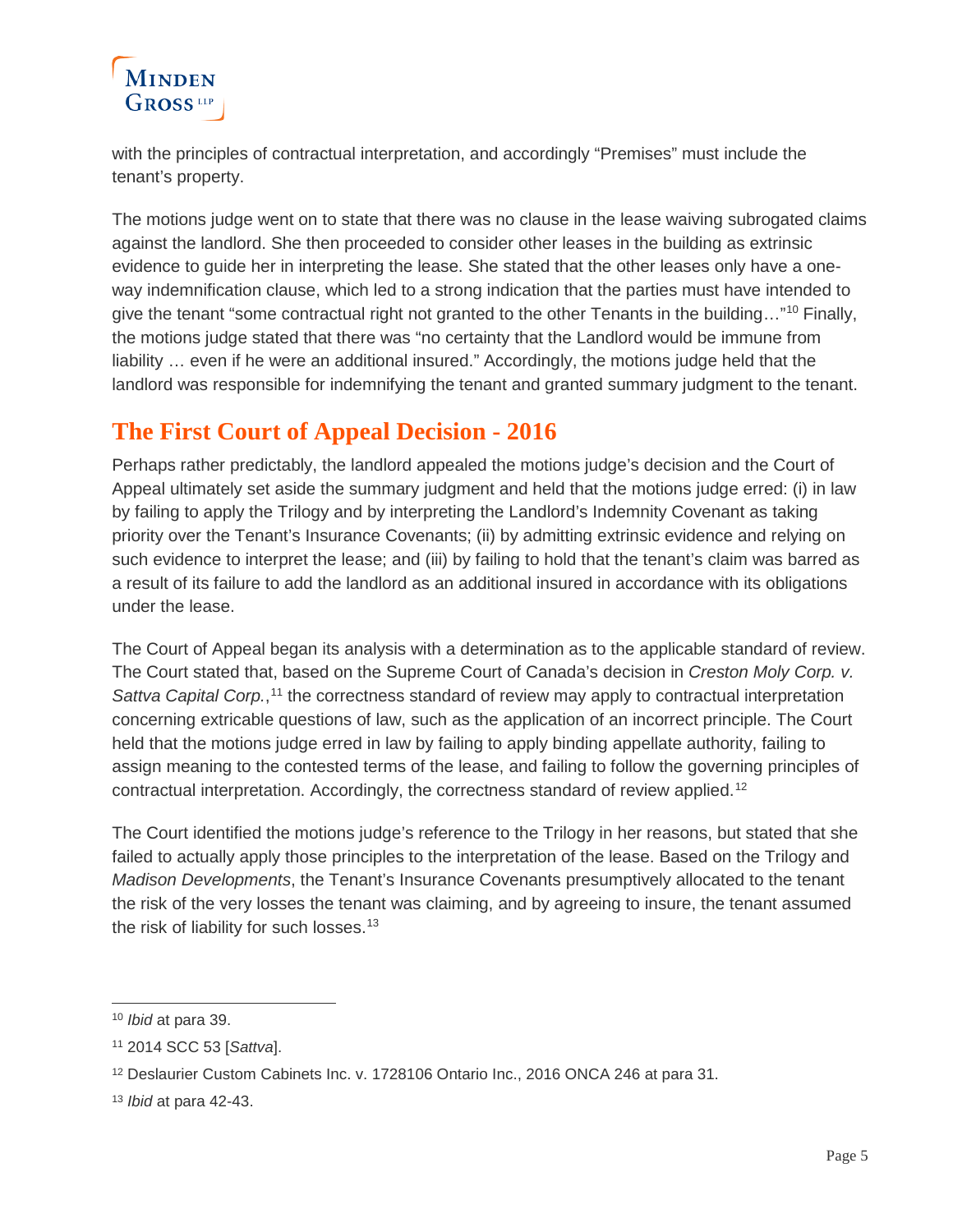

The Court then went on to consider the motions judge's analysis with respect to interpreting the term "Premises". The Court stated that the motions judge's analysis discounted the fact that "Premises" was in fact a defined term in the lease with an agreed upon definition, which did not include the tenant's property.[14](#page-5-0) The Court also stated that the motions judge ignored multiple provisions in the lease that "draw a clear distinction" between the "Premises" and the tenant's property, such as Sections 8.1.1(ii), 8.2.1, and 8.4, and that the terms of the lease supported a narrow interpretation of the word "Premises".<sup>[15](#page-5-1)</sup> Finally, the Court stated that "contrary to the motions judge's implied finding that the Tenant has no interest under the Lease in the space rented to it, the Tenant has a leasehold interest in the 'Premises'…" and that the Landlord's Indemnity Covenant would still respond to a claim by the tenant for damage that is either excluded under the tenant's insurance policies or is not required to be insured against by the tenant. The Court of Appeal referenced the case of *Lincoln Canada Services LP v. First Gulf Design build Inc.[16](#page-5-2)* as being instructive in this regard:

[65] The landlord in Lincoln argued that the effect of the tenant's insurance covenant and the landlord's indemnity covenant, read together, was that the parties intended the landlord to be exempt from liability for the specific matters that were to be insured against by the tenant. The motion judge in Lincoln agreed. She concluded that the seemingly conflicting provisions of the lease could be interpreted in a manner that avoided inconsistency and reflected the intention of the parties. She explained this interpretation, at para. 44, as follows:

i) the tenant was obliged to obtain the specific insurance required by its insurance covenant;

ii) the tenant had to look to its own insurer for any damage that was the subject of the tenant's insurance obligation, whether or not caused by negligence, and the tenant and its insurer were restricted from claiming against the landlord for recovery for such damage;

iii) if the landlord's negligence caused any damage that the tenant was not required to insure against, the landlord was obliged to indemnify the tenant for such damage; and

<span id="page-5-0"></span> <sup>14</sup> *Ibid* at para 42-43.

<span id="page-5-1"></span><sup>15</sup> *Ibid* at paras 56-60.

<span id="page-5-2"></span><sup>16</sup> 2008 ONCA 528.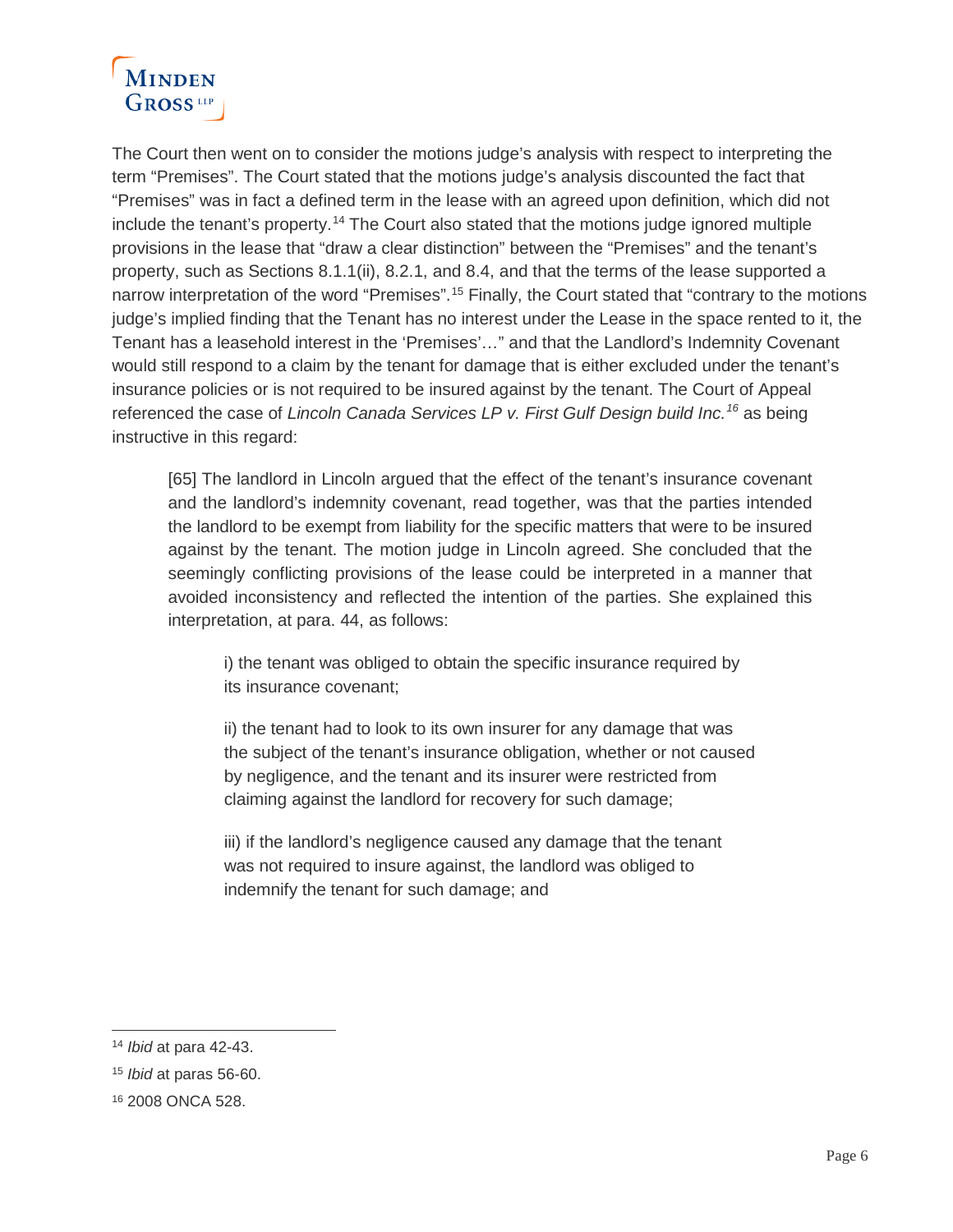

iv) apart from negligence, the landlord had no liability to the tenant for any damage listed in the landlord's indemnity covenant, whether or not the tenant had to insure for such damage.<sup>[17](#page-6-0)</sup>

The Court also stated that the motions judge erred in admitting and considering extrinsic evidence in interpreting the lease, as there was no need to consider anything beyond the words of the lease to properly determine the effect of the Tenant's Insurance Covenants and the Landlord's Indemnity Covenant. Finally, the Court held that motions judge erred in holding that the tenant's failure to add the landlord as an additional insured did not operate to bar the subrogated claim against the landlord.

Based on the foregoing reasons, the Court concluded that the landlord "bargained … to be free of responsibility for the risk of loss or damage to the Tenant's property or business caused by fire."[18](#page-6-1) Accordingly, the Court allowed the appeal, set aside the summary judgment, and dismissed the action against the landlord.

#### **The Second Court of Appeal Decision – 2017**

The tenant sought leave to appeal to the Supreme Court of Canada. While the tenant's application for leave was pending, the Supreme Court released its decision in *Ledcor Construction Ltd. v.*  Northbridge Indemnity Insurance Co.,<sup>[19](#page-6-2)</sup> and instead of considering whether to grant or deny leave to appeal, the Supreme Court directed the Court of Appeal to reconsider its decision in light of the Supreme Court's ruling in *Ledcor*. The ultimate issue for the Court of Appeal was whether *Ledcor* mandated the application of a different standard of review (the palpable and overriding standard), and whether the application of that standard, if necessary, required an alteration of the Court of Appeal's decision.

*Ledcor* was a contractual interpretation case involving the proper interpretation of an exclusion clause in an all-risk property insurance policy, a standard form contract. In *Ledcor*, the Supreme Court elaborated on, and largely affirmed, the principles of contractual interpretation set out in *Sattva Capital Corp. v. Creston Moly Corp.* (*Sattva*). The result of *Ledcor* was that the Supreme Court identified an exception to the general rule that contractual interpretation is a question of mixed fact and law, subject to deferential review on appeal: that contractual interpretation is a question of a law subject to a standard of correctness on appellate review where the appeal involves a standard form contract, the interpretation at issue is of precedential value, and there is no meaningful factual matrix specific to the parties to assist in the interpretation process.[20](#page-6-3) In

<span id="page-6-0"></span> <sup>17</sup> *Deslaurier, supra* note 11, at para 65.

<span id="page-6-1"></span><sup>18</sup> *Ibid* at para 89.

<span id="page-6-2"></span><sup>19</sup> 2016 SCC 37 [*Ledcor*].

<span id="page-6-3"></span><sup>20</sup> *Deslaurier, supra* note 1 at para 28.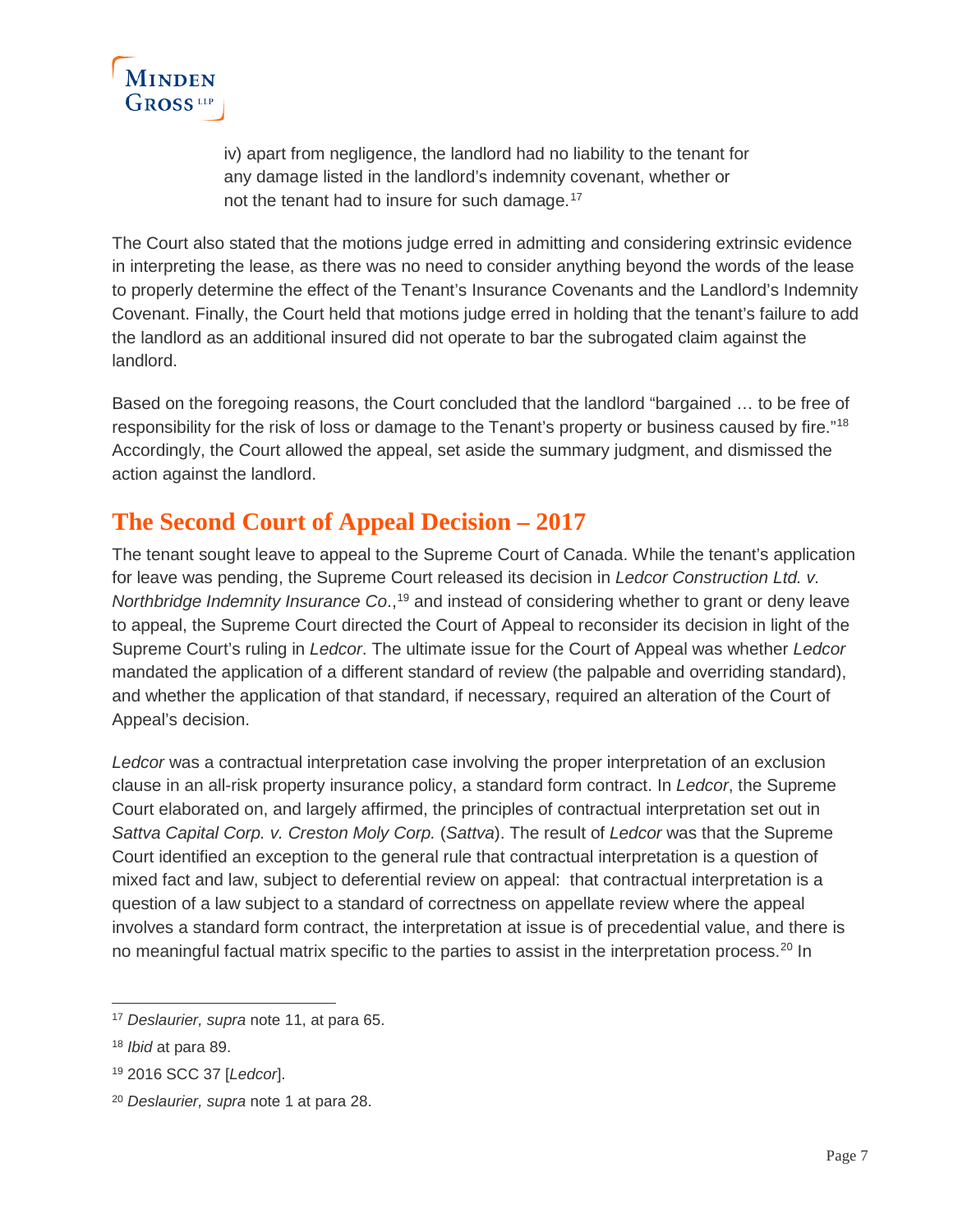## MINDEN GROSS<sup>LLP</sup>

addition, *Ledcor* affirmed *Sattva's* holding that the correctness standard applies to extricable errors of laws that arise in the interpretation process.

The Court of Appeal noted that the lease in question was a negotiated contract, and therefore the *Ledcor* exception for review on a correctness standard for standard form contracts was not applicable in this case.<sup>[21](#page-7-0)</sup> The Court stated that although the interpretation of a lease involves a question of mixed fact and law subject to deferential appellate review, both *Ledcor* and *Sattva* hold that where it is possible to identify an extricable question of law, the correctness standard applies.<sup>[22](#page-7-1)</sup> The Court recognized the difficulty in distinguishing between a question of law and a question of mixed fact and law. However, the Court affirmed its view that the motions judge's interpretation of the lease was "tainted" by the following legal errors: (1) the failure to apply binding appellate authority (the Trilogy and *Madison Developments*) regarding contractual allocation of risk; (2) the failure to assign meaning to all the contested terms of the lease; and (3) the adoption of a construction of the lease that fails to accord with the governing principles of contractual interpretation.<sup>[23](#page-7-2)</sup> The Court made the following notable comment regarding the motions judge's failure to apply governing authorities and applicable principles: "The goals of certainty, clarity and consistency in the law dictate that missteps in the identification of controlling legal principles be characterized as questions of law subject to correctness review."[24](#page-7-3)

Based on the principles of both *Sattva* and *Ledcor*, the Court of Appeal confirmed that it applied the appropriate standard of review and affirmed its original decision.

### **The Supreme Court Decision – 2017**

Once again, the tenant sought leave to appeal. On October 9, 2007, the Supreme Court provided finality to this case by dismissing the tenant's application for leave. By refusing leave to appeal, the Supreme Court has inferentially affirmed the precedential value of the Trilogy principles and that only in the clearest of cases will it be possible to rebut the principle of immunity.

## **Part III – Escaping the Principle of Immunity**

The case of *Lee-Mar Developments Ltd. v. Monto Industries Ltd.*[25](#page-7-4) provides one of the very rare examples in which a court has found that the parties successfully contracted out of the principle of immunity. The parties entered into a commercial lease in September 1993. Of note is the fact that the lease was for an entire building, as opposed a multi-tenanted property, which has been highlighted subsequently by the Ontario Court of Appeal as an important consideration in the

<span id="page-7-0"></span> $\overline{a}$ <sup>21</sup> *Ibid* at paras 47-48.

<span id="page-7-1"></span><sup>22</sup> *Ibid* at paras 49-50.

<span id="page-7-2"></span><sup>23</sup> *Ibid* at para 58.

<span id="page-7-3"></span><sup>24</sup> *Ibid* at para 68.

<span id="page-7-4"></span><sup>25</sup> [2000] O.T.C. 250 (Ont Sup Ct J) [*Lee-Mar*], aff'd (2001), 146 O.A.C. 360 (CA).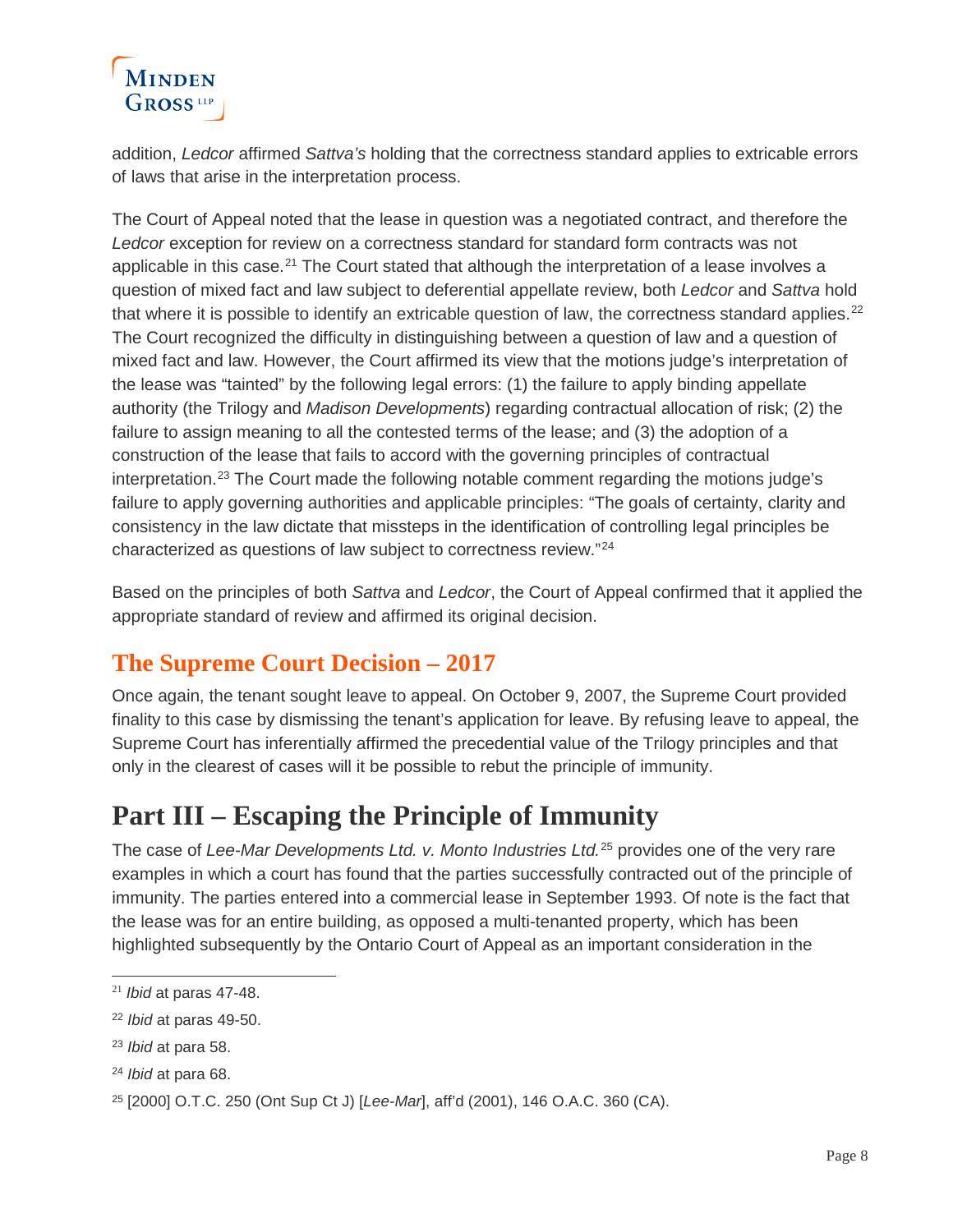## MINDEN  $G$ ROSS

disposition of this case.<sup>[26](#page-8-0)</sup> In February 2006, an explosion and ensuing fire occurred that caused significant damage to the building. Both parties were insured, and the landlord's insurer sought recovery from the tenant.

The lease in question did not contain an express covenant by the landlord to obtain insurance, but the tenant was responsible for contributing to the costs incurred by the landlord in insuring the property as part of the tenant's additional rent payments. The Court appeared to place considerable weight on two specific provisions of the lease, which read as follows:

#### **Repair Where Tenant at Fault**

Notwithstanding any other terms, covenants and conditions contained in this Lease including, without limitation, the Landlord's obligations under "utilities & maintenance, and Tenant's obligation in "insurance" if the Land, Building or any part thereof including, without limitation, any equipment, machinery, facilities or improvements contained therein or made thereto, or the roof or outside walls of the Building or any other structural portions thereof, require repair or become damaged or destroyed through the negligence, carelessness or misuse of the Tenant or through it in any way stopping up or damage the heating apparatus, water pipes, drainage pipes or other equipment or facilities or parts of the Building or Land, the cost of resulting repairs, replacements or alterations, shall be borne by the Tenant, who shall pay the same to the Landlord forthwith upon presentation of an account of such expenses incurred by the Landlord. $27$  (Emphasis added)

(1) The Tenant shall, during the entire Term, at its sole costs and expense, take out and keep in full force and effect and in the name of the Tenant, the Landlord and any Mortgagee as their respective interests may appear, the following insurance:

The following types of mandatory coverages are enumerated:

(a) insurance for the tenant's contents; (b) public liability and property damage insurance; and (c) Tenants' legal liability insurance *for the full replacement costs of* 

*the Premises*. [28](#page-8-2) (Emphasis added)

In the Court's opinion, these two provisions were clear and unambiguous in allocating the risk of loss and clearly reflected the parties' intention that the tenant assume the risk for any

<span id="page-8-0"></span> <sup>26</sup> *1044589 Ontario Inc. v. AB Autorama Ltd.*, 2009 ONCA 654 at para 21.

<span id="page-8-1"></span><sup>27</sup> *Ibid* at para 11.

<span id="page-8-2"></span><sup>28</sup> *Ibid* at para 12.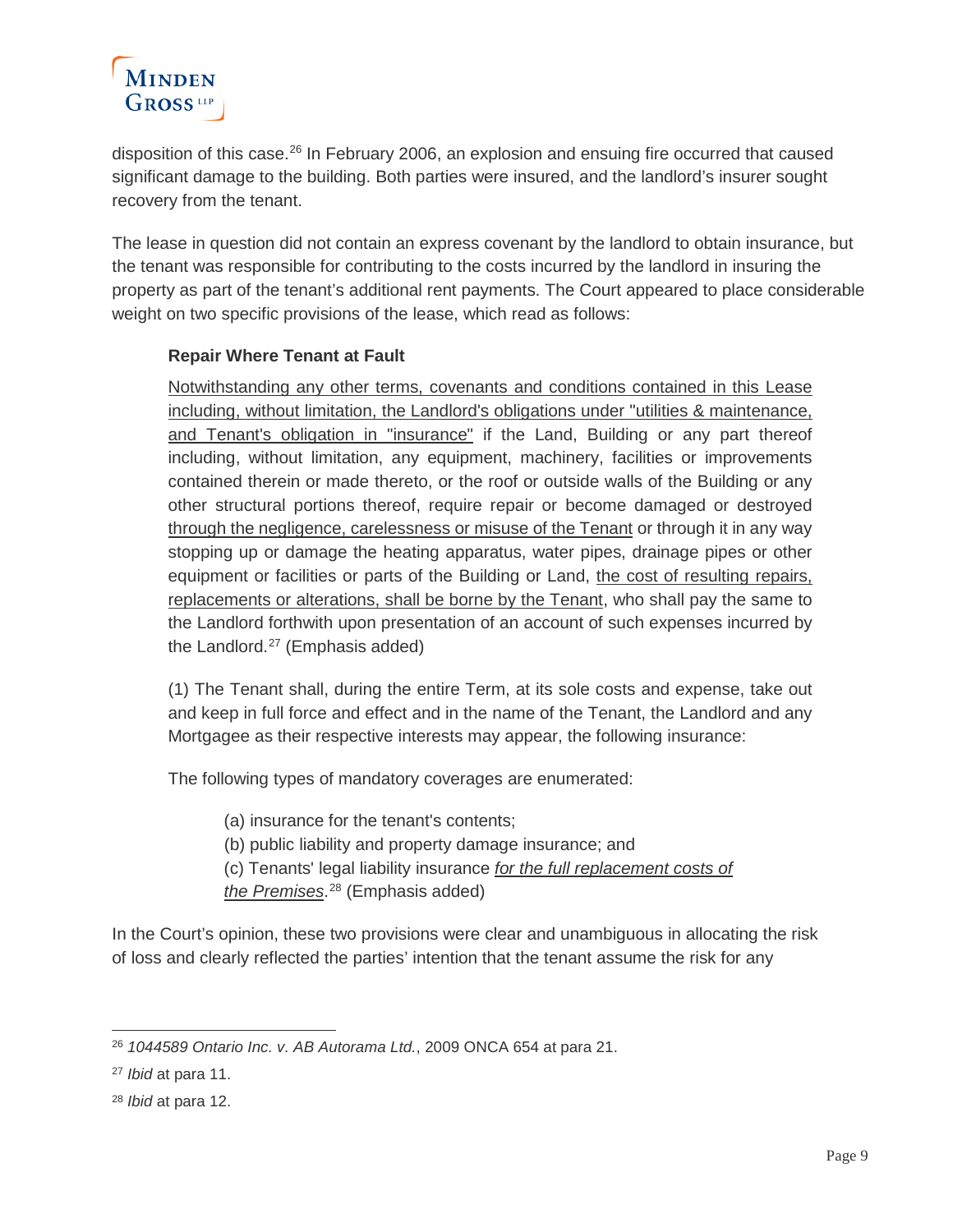## MINDEN GROSS<sup>LLP</sup>

losses caused by the tenant's negligence.<sup>[29](#page-9-0)</sup> The Court stated that the allocation of risk was reinforced by virtue of the fact that: (1) there was no express covenant by the landlord to insure the building; (2) although there was an express bar against subrogation by the tenant's insurers, there was no reciprocal provision with respect to the landlord's insurers; (3) the lease contained an 'entire agreement' clause; and (4) the lease was a 'completely carefree' net lease.<sup>[30](#page-9-1)</sup> The Court's decision was subsequently upheld by the Ontario Court of Appeal.

In Manitoba, the Court of Appeal has also shown a willingness to interpret a commercial lease in such a manner as to circumvent the principle of immunity. In *Sooter Studios Ltd. v. 74963 Manitoba Ltd.[31](#page-9-2)*, the Court referred to *Lee-Mar* in permitting a landlord's insurer to bring a subrogated claim against a negligent tenant. The Tenant had a relatively standard repair obligation under the lease as well as the obligation to take out all-risks and general liability insurance. The tenant was also obligated to pay a proportionate share of operating costs, which included the landlord's cost of maintaining insurance on the building, but there was no express provision requiring the landlord to obtain any insurance. Finally, the lease contained a typical "loss and damage" clause and an indemnification clause in favour of the landlord, which read as follows:

#### 12.03 Indemnification of the Landlord

Except to the extent that the loss of life, personal injury or damage to property referred to in this sentence is caused by the negligence of the Landlord, or another person for whose negligence the Landlord is responsible in law, *the Tenant will indemnify the Landlord and save it harmless from and against any and all claims, actions, damages, liability and expenses in connection with loss of life, personal injury or damage to property arising from any occurrence on the premise or the occupancy or use of the Premises or occasioned wholly or in part by an act or omission of the Tenant*, its officers, employees, agents, customers, contractors or other invites [sic], licensees or concessionairs [sic] or by anyone permitted by the Tenant to be on the Premises. In case the Landlord, without actual (as opposed to merely vicarious) fault in its part, is made a party to litigation begun by or against the Tenant, excepting a bona fide action by the Tenant against the Landlord, the Tenant will protect and hold the Landlord harmless and will pay all costs, expenses and reasonable legal fees

<span id="page-9-0"></span> <sup>29</sup> *Ibid* at para 13.

<span id="page-9-1"></span><sup>30</sup> *Ibid* at para 15.

<span id="page-9-2"></span><sup>31</sup> 2006 MBCA 12 [*Sooter*].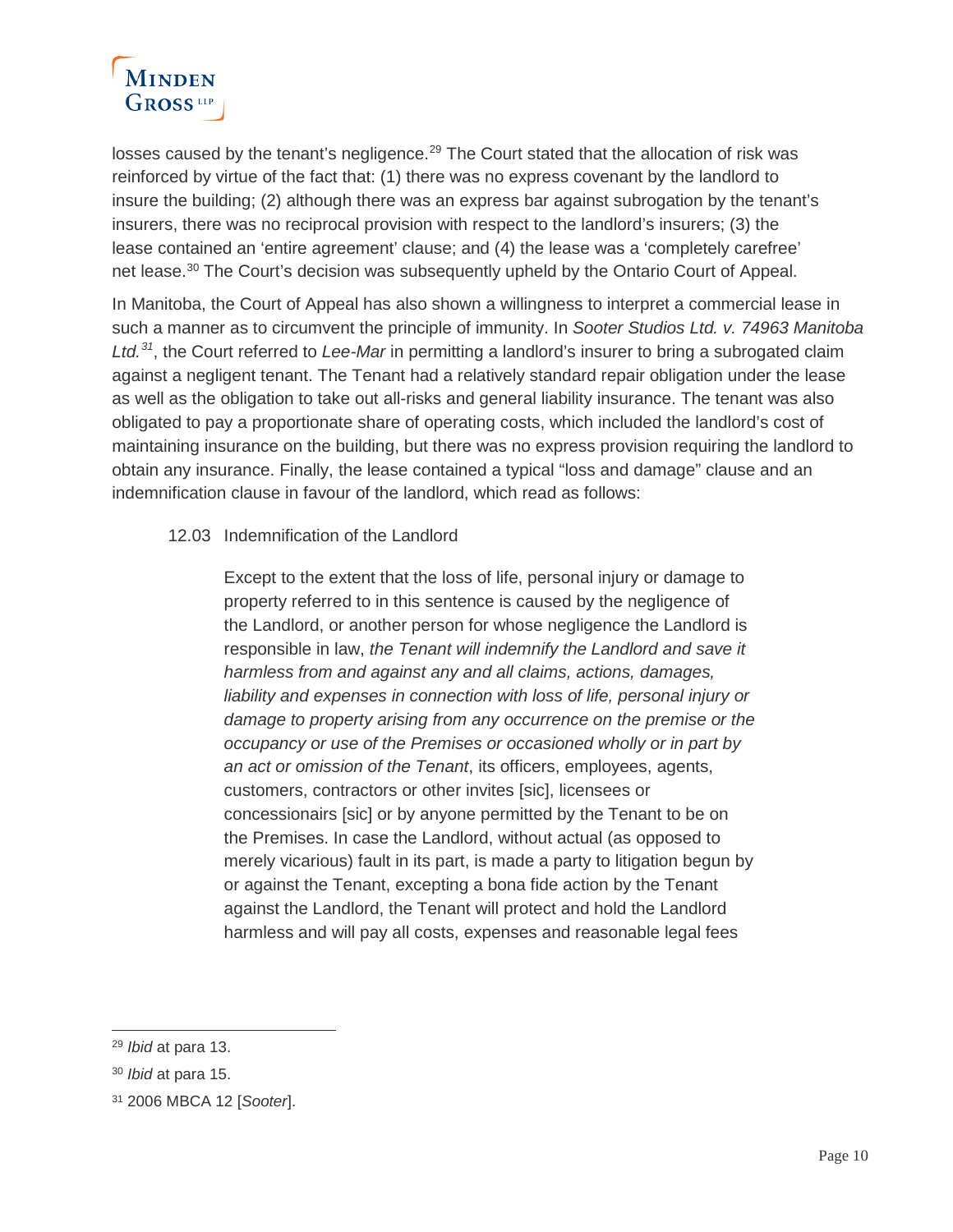

incurred or paid by the Landlord in connection with the litigation.<sup>[32](#page-10-0)</sup> (Emphasis added)

The Court held that to conclude that the subrogated claim was barred would be to ignore the express indemnification clause in the lease. However, the Court seemingly ignored the very principles of the Trilogy in stating that "…and perhaps, most importantly," to conclude otherwise would be to ignore "the absence of an express covenant of the landlord to insure."<sup>[33](#page-10-1)</sup> Finally, the Court commented that the lease in question had "many similarities to the lease in *Lee-Mar*"[34,](#page-10-2) though it is worth noting that the repair clause in *Lee-Mar* contained language indicating that it applied notwithstanding any other provisions of the lease; the indemnification clause in *Sooter* did not contain any similar language.

The Saskatchewan Provincial Court has shown a reluctance to rely on decisions such as *Lee-Mar* and *Sooter*, even in the face of express provisions which appear to capture the parties' intentions with respect to the allocation of risk. In *Poole Properties Ltd. v. Stevens*, [35](#page-10-3) the lease in question contained a repair clause similar to that in *Lee-Mar*:

#### **EXPENSE OF REPAIRS**

(f) If the Premises, elevators (if included), heating equipment, pipes and other apparatus (or any of them) used for the purpose of heating or air-conditioning the Building or operating the elevators, or if the water pipes, drainage pipes, electric lighting or other equipment of the Building or the roof or outside walls of the Building *get out of repair or become damaged or destroyed through the negligence, carelessness or misuse of the Tenant*, its servants or agents, employees or anyone permitted by it to be in the Building (or through it or them in any way stopping up or injuring the heating apparatus, elevators, water pipes, drainage pipes, or other equipment or part of the Building), *the expense of any necessary repairs, replacements or alterations shall be paid by the Tenant* to the Landlord forthwith on demand.[36](#page-10-4) (Emphasis added)

The lease did, however, contain an express covenant on the part of the landlord to insure the building. The Court distinguished *Lee-Mar* on the basis that: (1) the landlord expressly covenanted to insure the building; and (2) the repair clause in this lease did not contain the notwithstanding

<span id="page-10-0"></span> <sup>32</sup> *Ibid* at para 26.

<span id="page-10-1"></span><sup>33</sup> *Ibid* at para 32.

<span id="page-10-2"></span><sup>34</sup> *Ibid* at para 34.

<span id="page-10-3"></span><sup>35</sup> 2016 SKPC 12 [*Poole Properties*].

<span id="page-10-4"></span><sup>36</sup> *Ibid* at para 9.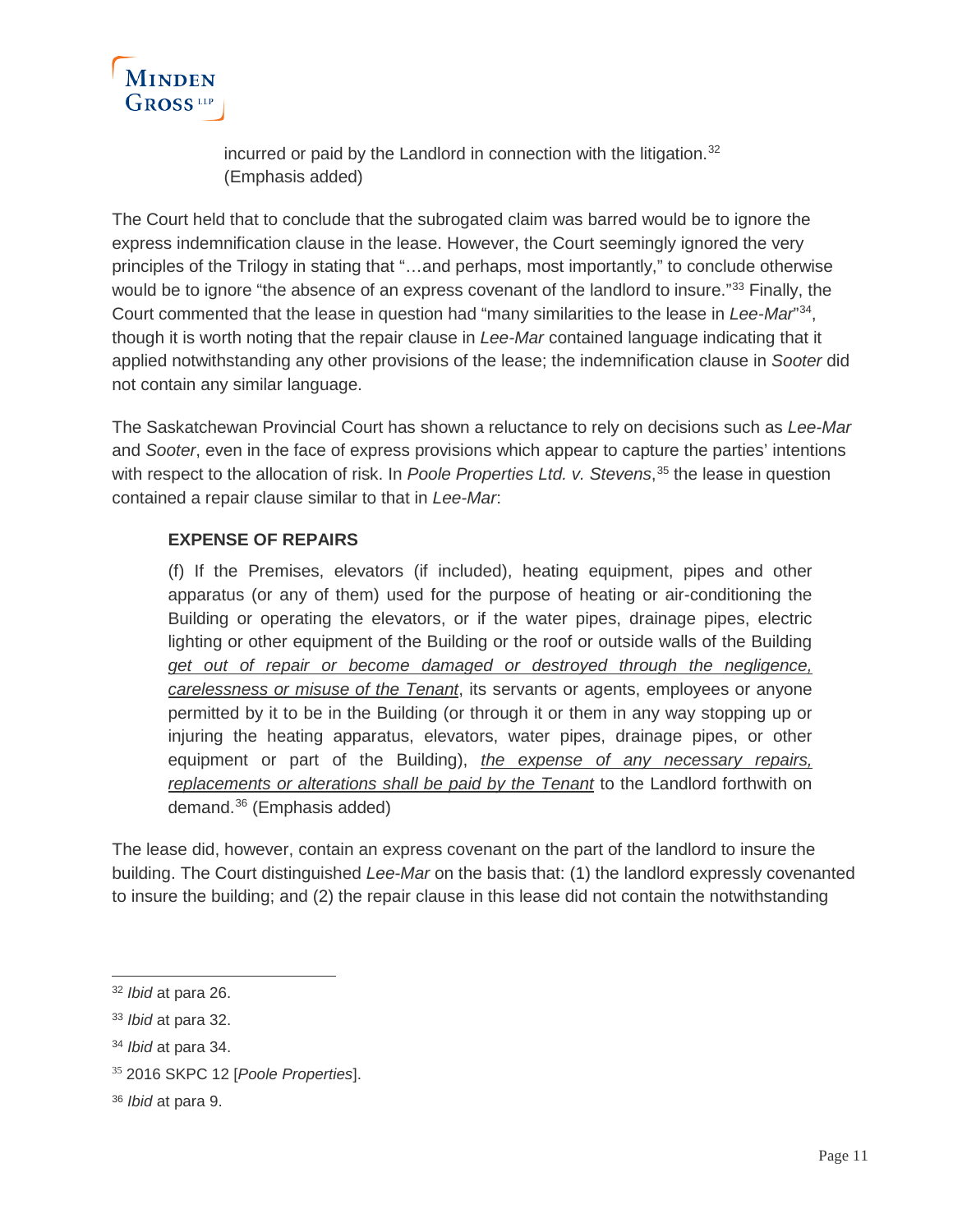

clause preceding the repair provision in *Lee-Mar*. Accordingly, the risk of loss by fire passed to the landlord, thereby precluding the landlord (and its insurers) to recover from the tenant.

The British Columbia Court of Appeal has taken a similar approach to that in Saskatchewan. In *North Newton Warehouses Ltd. v. Alliance Woodcraft Manufacturing Inc.*, [37](#page-11-0) the lease in question contained another repair clause similar to those in *Lee-Mar* and *Poole Properties*, which read as follows:

Except as provided in subclause 10.1(c), if the Premises are damaged by fire or other casualty not caused by the negligence of the Tenant or those for whom it is responsible in law, and the damage is covered by insurance held by the Landlord under this Lease, then the damage to the Premises shall be repaired by the Landlord at its expense provided that the Tenant shall, to the limits of insurance it ought to have received under the terms of this Lease, be responsible for any costs in excess of insurance proceeds received. The Tenant shall, at its expense, repair all Leasehold Improvements and any installations, alterations, additions, partitions, improvements, and fixtures made by or on behalf of the Tenant *and all damage caused by its negligence or the negligence of those for whom it is responsible in law*…[38](#page-11-1) (Emphasis added)

The lease also contained an express covenant by the landlord to insure the building, but also required the tenant to indemnify the landlord from damage caused by the tenant<sup>39</sup>. The Court ultimately distinguished *Lee-Mar* for the same reasons outlined by the Saskatchewan Provincial Court in *Poole Properties*, and dismissed the subrogated claim by the landlord's insurer. The Court stated, "it makes little business sense for a landlord to covenant to insure and for a tenant to pay the premiums if the tenant is not to derive some benefit from the insurance. One might properly say that there is a presumption in favour of a tenant benefiting from a landlord's covenant to insure."<sup>[40](#page-11-3)</sup>

Finally, the Alberta courts have followed the courts of Saskatchewan and British Columbia. In *Alberta Importers & Distributors (1993) Inc. v. Phoenix Marble Ltd.[41](#page-11-4)*, the tenant was obligated to reimburse the landlord for costs incurred in making good any damage caused as a result of any act or neglect by the tenant, and to indemnify the landlord for any wrongful act or neglect of the tenant. The lease did not contain an express covenant by the landlord to obtain insurance, but the tenant was obligated to contribute towards the landlord's insurance premiums. The Court stated that the notwithstanding provision preceding the repair covenant in the lease in *Lee-Mar* was an important consideration, and distinguished *Lee-Mar* on the basis that no such clause existed in the lease in

<span id="page-11-0"></span> <sup>37</sup> 2005 BCCA 309 [*North Newton*].

<span id="page-11-1"></span><sup>38</sup> *Ibid* at para 28.

<span id="page-11-2"></span><sup>39</sup> *Ibid* at para 27.

<span id="page-11-3"></span><sup>40</sup> *Ibid* at para 27.

<span id="page-11-4"></span><sup>41</sup> 2006 ABQB 854 [*Alberta Importers*].